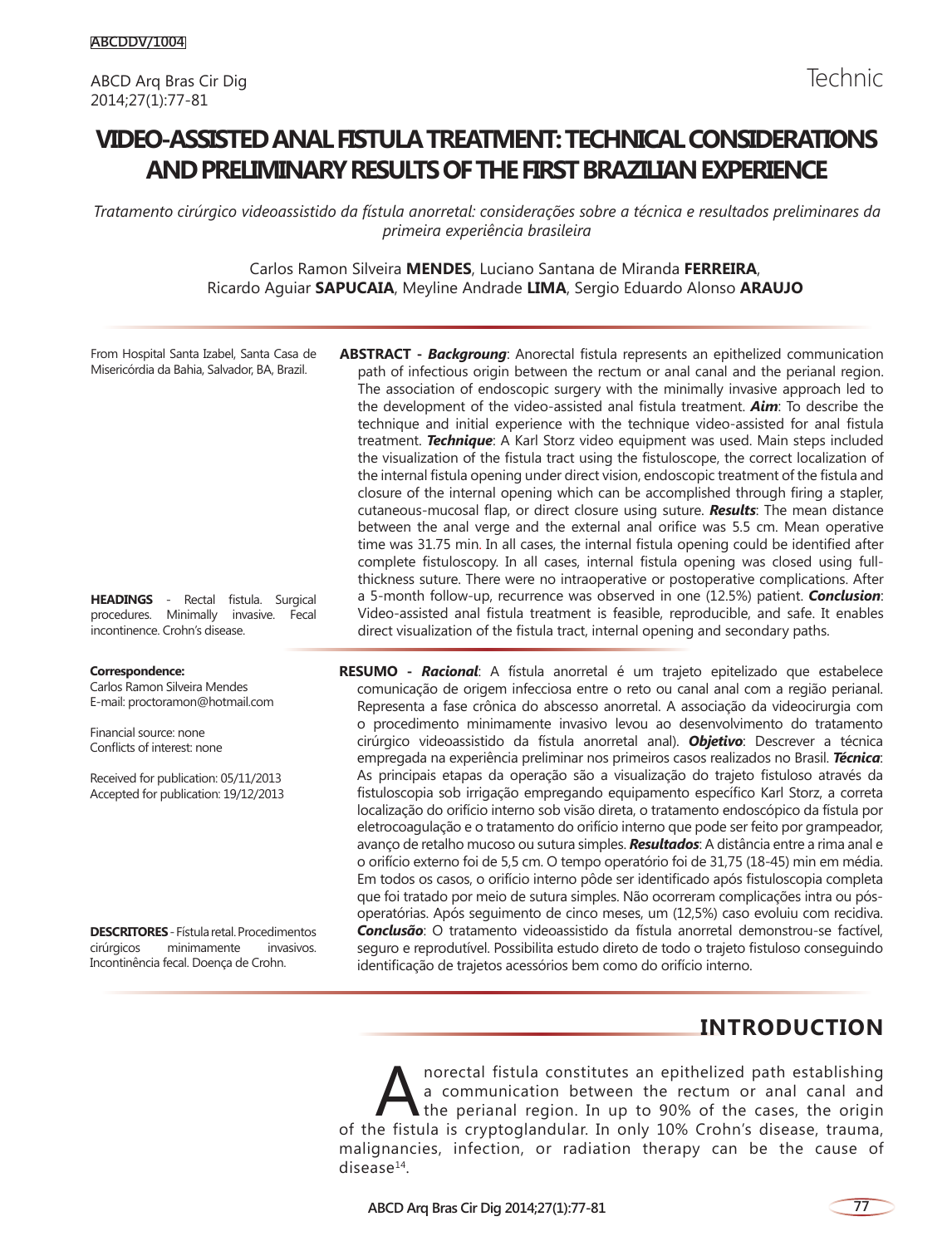Fistula incidence is estimated in 8.6 per 100,000 individuals with predominance in males by 2:1. The disease is more frequent between the third and fifth decade of life<sup>10</sup>. The clinical manifestations are anal itching, discomfort and pain associates to a recurrent mucopurulent discharge sometimes with blood. The diagnosis is usually made by clinical history and physical examination. Diagnostic confirmation and obtaining additional information about the path, degree of sphincter involvement and presence of associated collections are usually performed selectively using endoanal ultrasound and dedicated magnetic resonance imaging.

Healing of anorectal fistula can only be achieved through surgery. The main objectives of surgical treatment include symptom abolishment and preservation of anal continence. The most often used techniques include one-step fistulotomy or fistulectomy and two-step fistulotomy with cutting or drainage seton placement. One or two-step fistulotomies presuppose sphincter transection. Therefore, an unpredictable degree of sphincter dysfunction must be expected after traditional surgical treatment of anal fistula<sup>4</sup>.

The need to reduce or abolish aggression to anal sphincters has changed the operative way on anal fistula. The use of collagen plug, fibrin glue, mucosal flap advancement techniques, and ultimately the ligation of intersphincteric fistula tract (LIFT) aim to avoid muscle injury during surgery.

The combination of a videoendoscopic approach to a minimally invasive procedure led to the proposal of the video-assisted anal fistula treatment (VAAFT) as described by Meinero in 20067. One of the main steps to the successful surgical treatment of anorectal fistula is the exact location of the internal fistula opening. VAAFT uses an innovative feature, a rigid fistuloscope for the correct location of the internal opening and to study the fistulous tract looking for collections or accessory paths. One of the major potential benefits of VAAFT technique is to undertake a procedure without direct trauma to the anal sphincters. Moreover, it results in very small surgical wounds<sup>4-</sup>  $7,11$ . The use of the traditional techniques for the surgical treatment of anal fistulas are associated to a postoperative risk of fecal incontinence up to 45%. VAAFT does not affect fecal continence; however, it may be associated with a recurrence rate of 30%<sup>7</sup>. However, reoperations may be conducted using the same technique.

The objective of this paper is to describe the technique and initial experience with the VAAFT technique for anal fistula treatment and the preliminary experience with the treatment of anorectal fistula in Brazil by this method.

## **TECHNIQUE**

All aspects of this study were approved by the Ethics Committee at Hospital Santa Izabel (Salvador, BA). All patients have fulfilled an informed consent preoperatively.

All patients were operated on at the Coloproctology Unit at Hospital Santa Izabel (Salvador, BA) by two of the authors (CRSM and LSMF). Eight VAAFT operation for treatment of complex anorectal fistulas were conducted in July 2013.

The inclusion criteria were the diagnosis of complex fistulas (which were defined as not amenable to treatment by simple fistulotomy). In all cases, a cryptoglandular etiology was the clinically diagnosed.

The exclusion criterion was the suspicion or diagnosis of Crohn's disease, malignancy, or history of pelvic radiotherapy.

None of the selected cases had undergone diversion stoma.

Preoperative clinical assessment and colonoscopy was performed in all cases. Magnetic resonance imaging was obtained in all patients. The Parks' classification for anorectal fistulas was used. After surgical treatment, clinical assessment was conducted after 15 days and two months, and then, after six and 12 months. Patients were operated under spinal anesthesia. Antibioticotherapy was used in all cases.

The VAAFT technique was performed with the use of the equipment manufactured by Karl Storz (Tuttlingen, Germany - Figure 1) which was connected to a camera as part of a complete surgical video-endoscopy equipment.

The kit consisted of a rigid fistuloscope, a monopolar electrode, one brush and one endoscopic forceps. The fistuloscope was equipped with an  $8^\circ$ -angled rigid telescope. Its diameter was 3.3x4.7 mm. Its operative length wass 18 cm. The fistuloscope has an optical channel and a working/irrigation channel. The working/irrigation channel has two taps. One of them is connected to the irrigation solution (glycine-mannitol 1-1.5%). The complete set is provided with a handle that facilitates maneuvering. The fistuloscope was connected to the video-endoscopy set. The complete operation was video-recorded.

VAAFT technique is divided in two stages: a diagnostic one and an operative one.



**FIGURE 1** - Equipment for VAAFT

$$
\boxed{78}
$$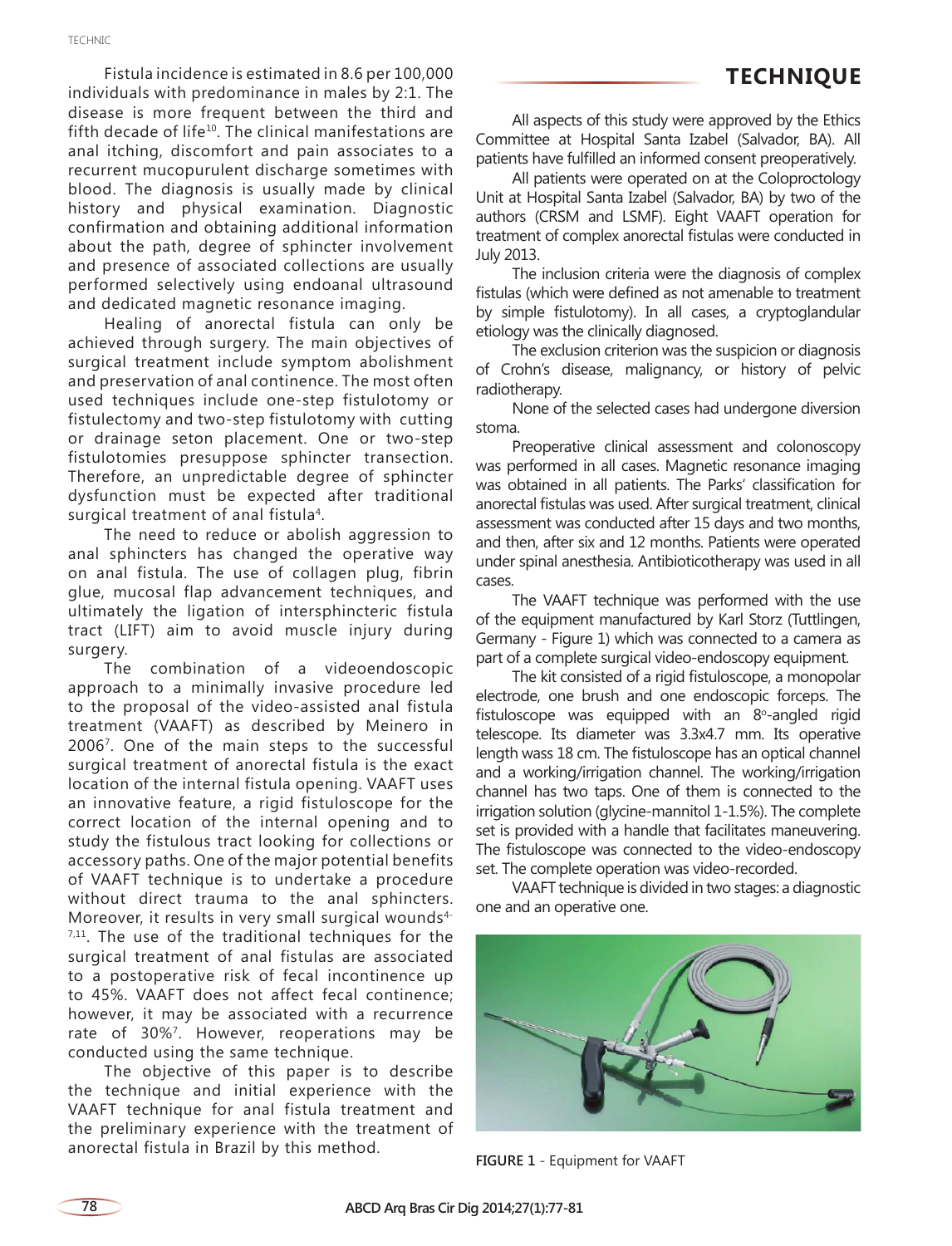#### **Diagnosis**

The purpose of the diagnostic stage is the correct identification of the fistula tract form the external to the inner opening and accessory tracts.

The patient is placed in the lithotomy position after spinal block anesthetic technique. The fistuloscope is then inserted through the external opening. Under continuous infusion of glycine/ mannitol solution, the fistuloscope is advanced through the fistula tract with direct visualization of the lumen.

The identification of incomplete secondary fistula tracts (meaning not associated with an external opening) is one of the major advantages of fistuloscopy when compared to conventional surgical exploration using a probe or methylene blue infection. However, advancing the fistuloscope through the tract may sometime be difficult due to fibrosis located at the external orifice. A small incision in the external opening may solve the problem.

The handle fitted to the fistuloscope helps changing direction during the diagnostic phase. Optimal vision of the lumen of the fistula is ensured by the continuous jet of irrigation solution reaching as far as the internal opening. The final step of the diagnostic phase is passing the internal opening with the fistuloscope. At this time, the surgeon may reduce the OR illumination and trans-illuminate the final portion of the fistula to the level of the internal opening. Moreover, the assistant surgeon may use retractors to better expose it. After identification of the internal opening, two stiches may be used to facilitate further identification.

#### **Treatment**

The steps that comprise the treatment phase<sup>7</sup> are destruction and cleaning of the fistula tract, followed by management of the internal opening.

For fistula tract destruction, the monopolar electrode is activated all the way under direct vision resulting in cauterization of the tract centimeter-bycentimeter form the level of the external orifice to the level of the internal opening. Jet irrigation and brush abrasion are used to remove necrotic material (Figure 2).

The closure of the internal opening is another critical step to the cure of anal fistula. Its performance should be carefully conducted during surgery employing VAAFT. Alternatively, repair of the internal opening can be undertaken by firing and endoscopic stapler, or by using mucosal advancement flap. Ultimately, simple suture may be used. Different degrees of fibrosis observed at the level of the internal opening may level can hinder the application of the stapler (Figure 3).



**FIGURE 2** - Destruction of the fistula tract using the monopolar electrode



**FIGURE 3** - Closure of internal fistula opening with stitches

### **RESULTS**

Only one (12.5 %) patient was female. The mean age was 43 (29-66) years. The average distance between the internal and the external anal opening was 5.5 (4-9) cm. Regarding the classification, six were considered trans-sphincteric fistulas and two, extra-sphincteric. There were two cases of recurrent fistulas with more than one external orifice. The mean duration of the operative procedure was 31.7 (18-45) min. The internal opening could be identified in all cases. Simple suturing closure of the internal opening was performed in all cases.

$$
\boxed{79}
$$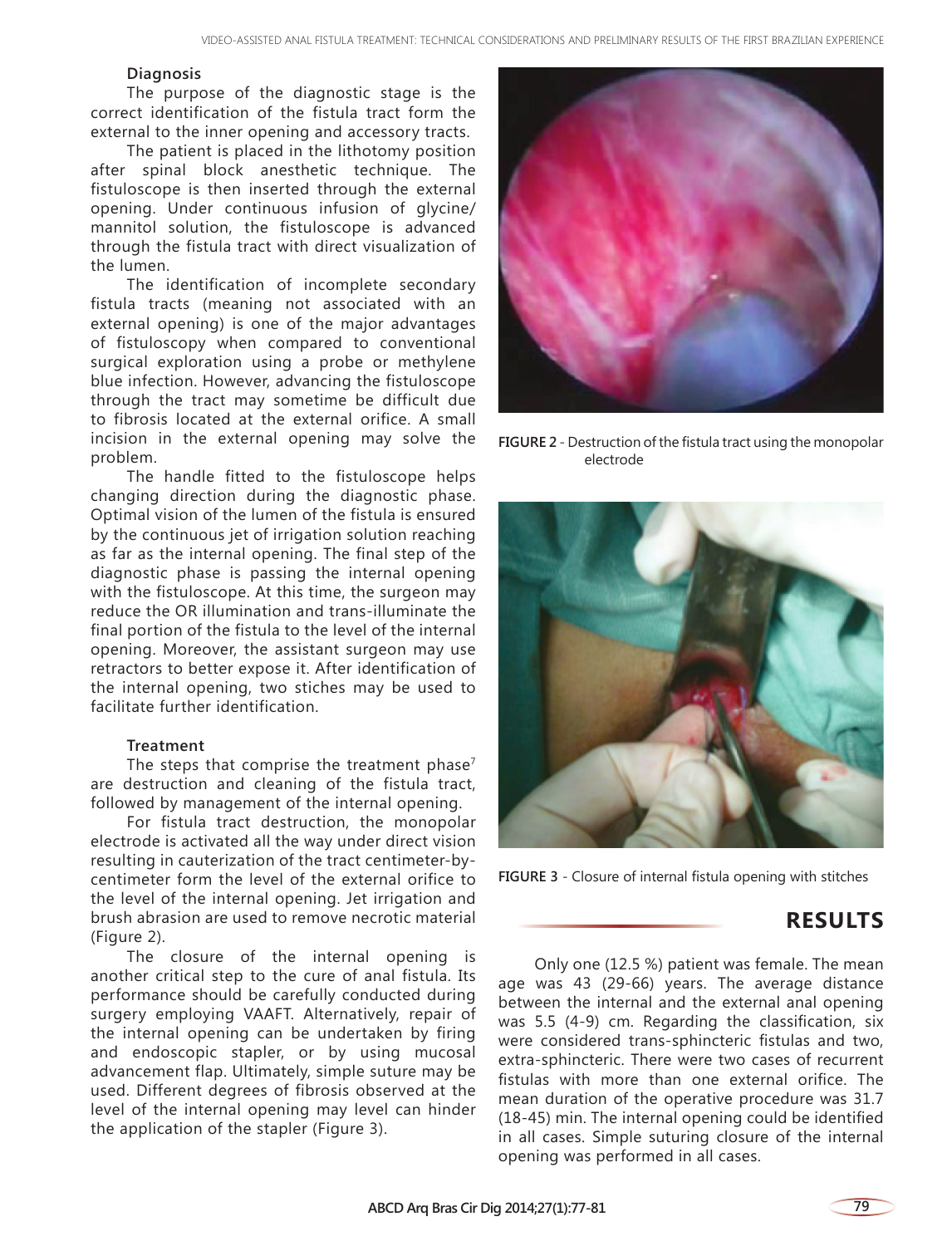There were no intraoperative or late complications.

The operation was considered a simple procedure. The perception during the operations was of a small perianal aggression. It was observed that in the fistulas with a short tract, handling of the equipment was more difficult.

After a mean follow-up of five months, recurrence was observed in one (12.5 %) case.

### **DISCUSSION**

In this preliminary trial, it was demonstrated that the technique of VAAFT for the surgical treatment of complex anorectal fistula is safe, effective and reproducible. The main benefits are the complete preservation of sphincter muscles, ability to properly study the entire fistula and accessory tracts and collections, identify with high accuracy the location of the internal opening, and to offer treatment with minimal perianal trauma.

To date, there are few studies on the surgical treatment of anorectal fistula with use of VAAFT in the literature. The experience reported in this study is the pioneer and the largest in our country. Correct identification of the fistula tract and mainly its internal opening are the characteristics most potentially associated with successful surgical treatment<sup>3</sup> techniques.

Simple fistulas diagnosed in patients with decreased sphincter involvement are preferably treated by one-stage fistulotomy. Although associated with high effectiveness, this technique may not be used in patients with complex fistula due to increased risk of fecal continence disorders. For the management of complex anal fistula, the use of surgical techniques associated with controlled, progressive, or preferably absent muscle transection is demanded.

The main obstacle to the use of muscle-sparing techniques is the highest recurrence rate. Complex fistulas treated by mucosal flap are associated with up to a 54% recurrence rate $8-9$ . The use of fibrin adhesive techniques is associated to recurrence in up to 50  $\frac{2^{2}}{12}$ . In spite of their higher recurrence rates, both techniques may be repeated. The LIFT technique has been used more recently for the management of complex anal fistula. The success rate associated to this technique in its prime report was 97%. The same principle of exclusion of the internal opening during LIFT is followed during VAAFT. However, during LIFT, surgeons may not study the fistula tract. Therefore, the location of collections or potentially identifiable residual abscesses during LIFT is precluded (6,13).

VAAFT technique surgical principles include the precise identification of the fistula internal opening

associated to its closure, and complete destruction of the fistula tract. To date, the largest series was published by Meinero and Mori7, proponents of operative technique. In his first publication, 136 patients with complex fistulas were operated on between May 2006 and May 2011. The highest incidence was found in males (70%). The mean population age was 42 years, similar what was found in the present study. During preliminary experience, no intraoperative bleeding or infectious complications were observed. However, was observed one case of urinary dysfunction and postoperative edema in the scrotum possibly due to infiltration by the irrigation solution. Patient recovery was uneventful. All patients were discharged at the day of surgery. Pain complaints were mild. Meinero and Mori7 reported primary fistula healing in 73.5% of patients after three months. In these patients, 26.5 % could be re-operated by using VAAFT again. The final fistula healing rate for this sample was 87.1%.

The real innovation associated with the VAAFT technique is the precise identification of the fistula anatomy and of the internal opening by fistuloscopy and fulguration of the tract walls under direct vision. Regarding the main limitations associated to the technique during this preliminary experience, was observed that progression of the fistuloscope may be hampered by the presence of tracts of too sharp rise from the main path. Moreover, the sensibility of the fistuloscopy for the diagnosis of secondary tracts remains unknown since the gold standards techniques for the definition of fistula anatomy remain resonance, ultrasound and intraoperative exploration using operative probes and methylene blue dye. Another undefined aspect of the technique is actual role of electrocoagulation diathermy (destruction) of the fistula tract in the management of his disease. Chivate<sup>1</sup> believes that the consequences of this step are unknown, and that it may be associated with collateral thermal damage, compromising healing and favoring recurrence. In the present study, was not observed complications like postoperative cellulitis that could prove this author's concerns.

Another important technical discussion is related to the options for managing the fistula internal opening. Firing of an endoscopic stapler represents a truly attractive option. However, fibrosis at the level of the internal opening may preclude this option. Moreover, there is also concern about the level of discomfort that stapling in the anal canal/distal rectum may rise to the patient in the immediate postoperative period. Ultimately, dehiscence rates of the internal opening closure with this approach remain unknown.

Regarding the long-term results of anal fistula healing associated to the VAAFT technique, they simply may not be addressed yet. For most cases

**80**